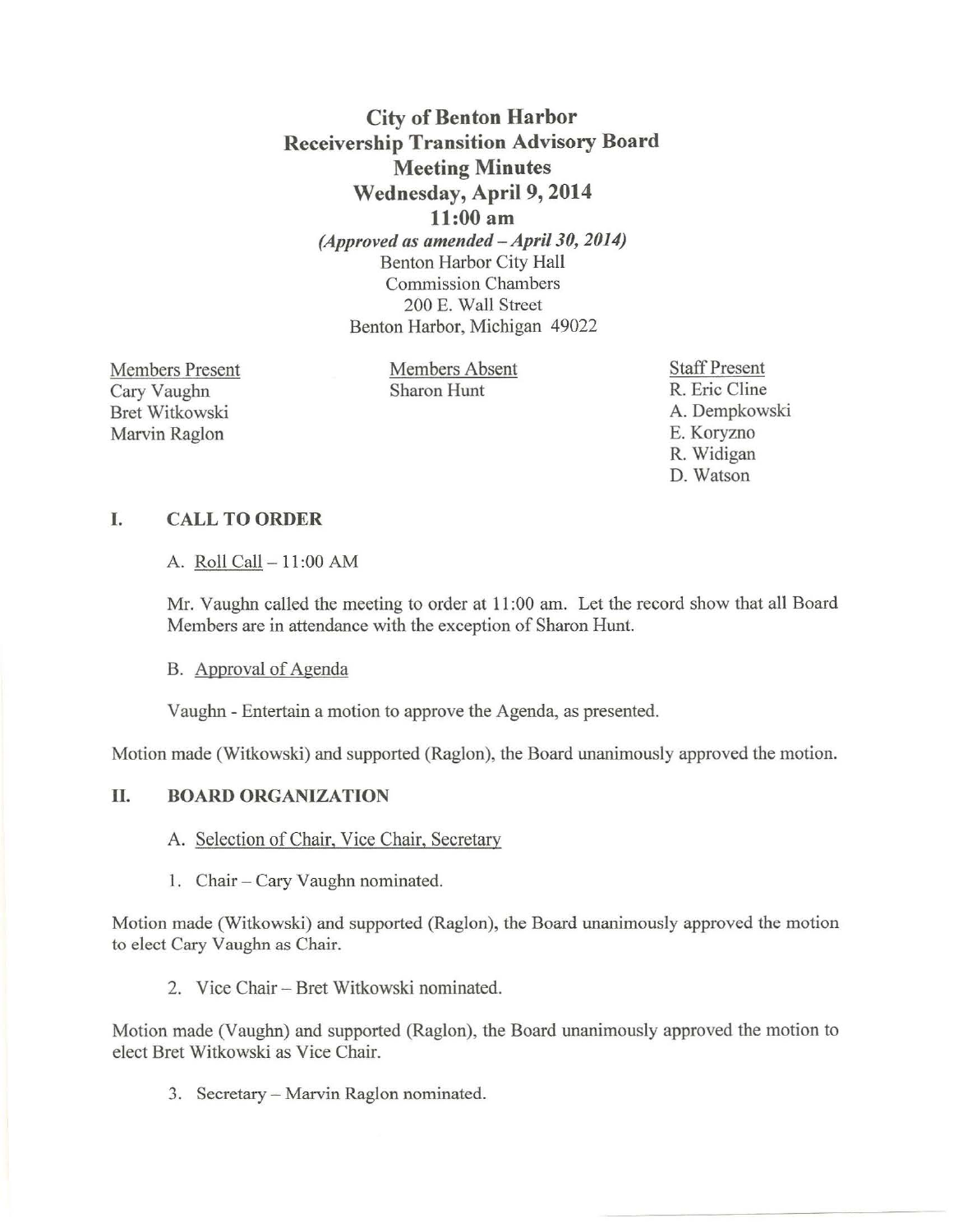Motion made (Vaughn) and supported (Witkowski), the Board unanimously approved the motion to elect Marvin Raglon as Secretary.

Vaughn - Note that the Secretary position is not a Recording Secretary but serves as an officer of the RTAB.

#### B. Adoption of TAB Rules and Procedures

Vaughn - Entertain a motion to adopt the draft Rules of Procedure, as presented.

Motion made (Witkowski) and supported (Raglon), the Board unanimously approved the Benton Harbor Receivership Transition Advisory Board Rules of Procedure as presented.

## C. Adoption of Meeting Schedule

Vaughn - RTAB meetings will be held the last Wednesday of the month, with the exception of the November and December meetings due to the holidays.

Vaughn - Entertain a motion to adopt the 2014 Meeting Schedule, as presented.

Motion made (Raglon) and supported (Witkowski), the Board unanimously approved the 2014 TAB meeting schedule as presented.

## III. **DISCUSSION ITEMS**

#### A. RTAB Packet Deadlines

Vaughn - The City's deadline for submission of all relevant information for RTAB consideration is Friday, 12 days prior to the TAB meeting. Therefore, the submission deadline for the April 30 meeting will be Friday, April 18, 2014. The City should also transmit City Commission meeting packets to Treasury as they are made available to the members of the City Commission.

#### B. Governors Appointment Letter

Vaughn - The duties assigned to the RTAB are detailed in the Governor's appointment letter dated March 10, 2014.

- 1. Fulfill the Board responsibilities outlined in Emergency in Emergency Manager Order No. 14-31, or any other Benton Harbor Emergency Manager Orders, to the Treasurer of the State of Michigan.
- 2. Recommended amendments, modifications, repeal, or termination of Emergency Manager Orders must be approved by the Treasurer before any such modification becomes effective.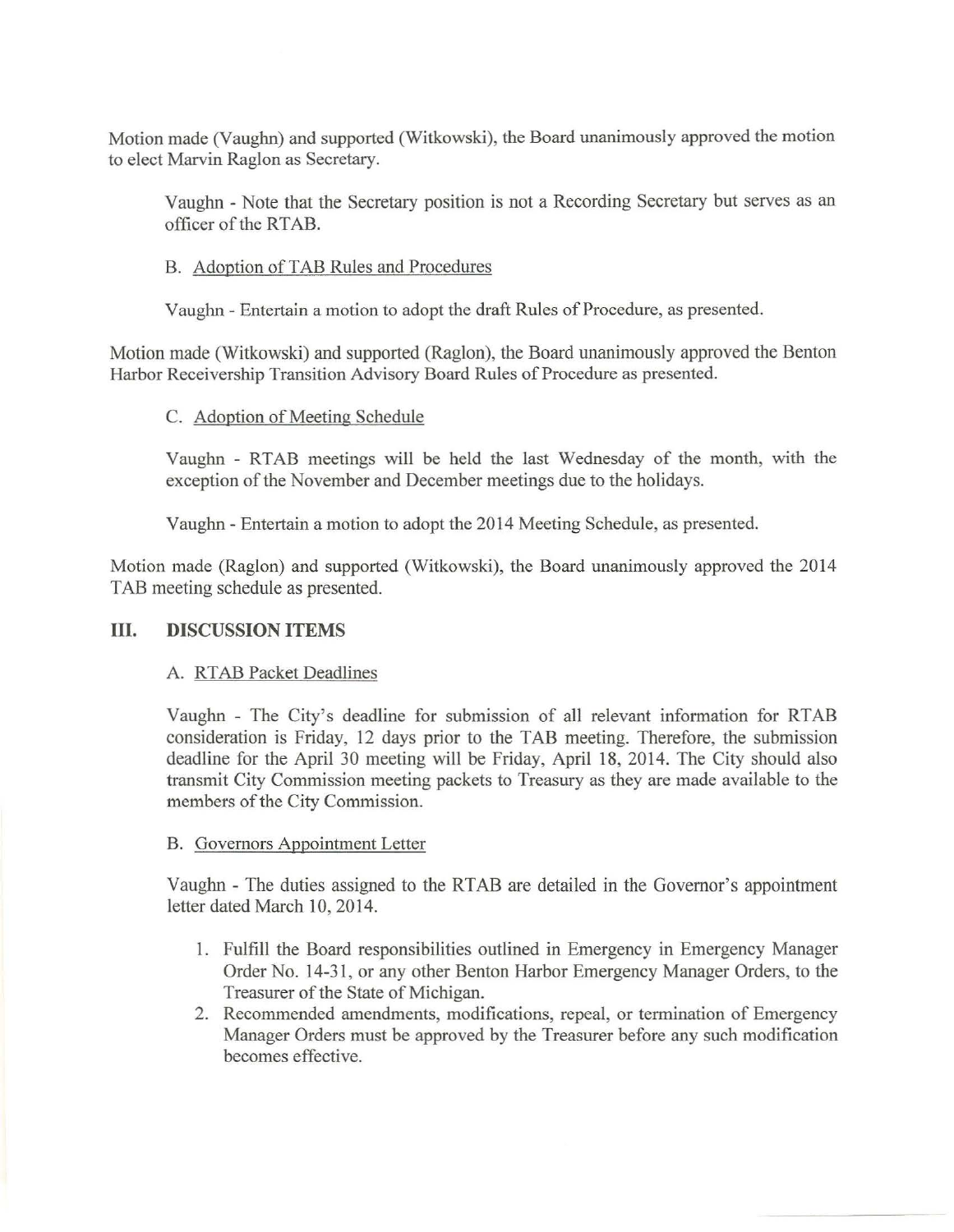3. Conduct a formal annual evaluation of the City's operational and financial progress by identifying strengths, weaknesses, benchmarks achieved, and benchmarks not yet achieved, including a list of specific recommendations, potential resources available to assist the City officials, and any other constructive feedback that informs City officials, residents, and other stakeholders concerning how the City can promote and ensure its long-term sustainability.

## C. TAB Web Page

Vaughn- All key RTAB information can be accessed on the Michigan Department of Treasury website. Items to be included on the TAB Web Page include: TAB appointment letter, EM Final Order 14-31, TAB Rules and Procedures, TAB meeting schedule, TAB agendas (without attachments), TAB minutes, and meeting notices. The public should also be reminded that a link to Treasury's website should also be located on the City's website.

## D. Written Reports from the City

Vaughn - All reports requested of the City from the RTAB should be in written form.

## E. Quarterly Reports due to RTAB

Vaughn- A Quarterly Financial Report is due to the RTAB at the meeting following the end of the each calendar year quarter. The City's first report will be due at the July 2014 meeting and should cover the period of April-June 2014.

Witkowski - I would like to see monthly financial reports in addition to the quarterly report.

Vaughn - The City will provide a monthly budget-to-actual report at every RTAB meeting.

#### F. 5-Year Operating Budget and 6-Year Capital Improvements Plan

Vaughn - A rolling 5-year budget and a rolling 6-year Capital Improvements Plan are to be submitted to the Board for approval. The deadline for these reports is June 10, 2014, with RTAB consideration anticipated at the July 2014 meeting.

## IV. **PUBLIC COMMENT**

Juanita Henry, Benton Harbor, MI - Expressed concern that the meeting time is in the middle of the day and hopes there is transparency with this Board.

James Childes, Benton Harbor, MI- Expressed he is pleased that the City is getting back on its feet and moving forward. Inquired as to what is the authority of the Board.